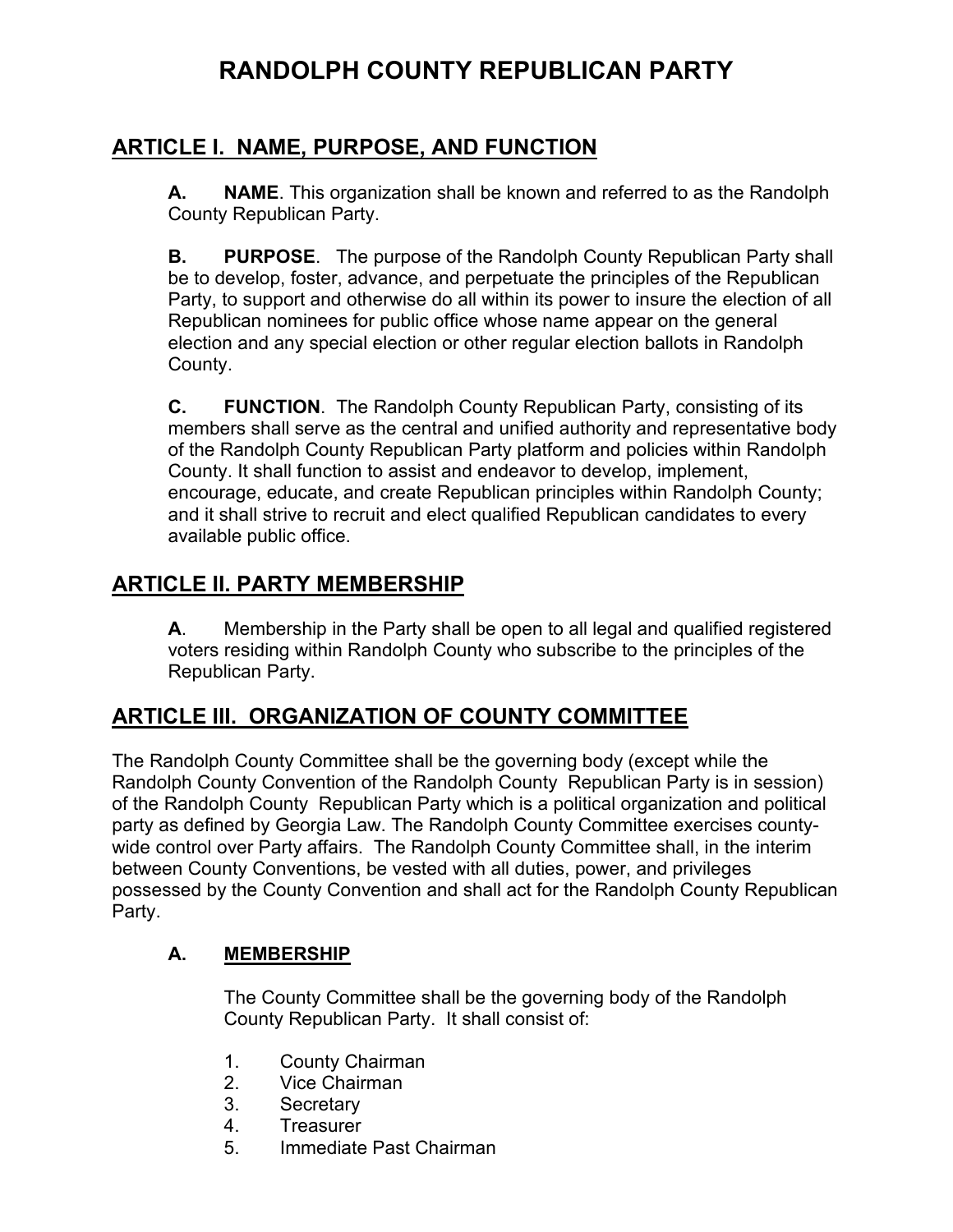- 6. Precinct Chairman
- 7. District Committee Members (if they reside in your county)
- 8. State Committee Members (if they reside in your county)
- 9. General Council
- 10. Parliamentarian

11. All Republican State, County and City elected officials residing in Randolph County. This includes both officials elected as Republicans, and the Republican Party

members elected in non-partisan elections.

## **B. VOTING PRIVILEGES**

**1.** All members of the County Committee shall be voting members, except the General Council and the Parliamentarian.

## **C. QUORUM**

1. A Quorum for the transaction of business for the Randolph County Committee shall constitute presence in person or by a proxy fifty (50) percent of the County Committee members.

2. Proxies. No member shall vote more than two individual proxies at any single County Committee meeting. Each member shall be responsible for submitting his/her own proxy to the representative of his choice. A Committee member's proxy shall be revoked by said member upon his attendance at the Committee meeting for which it was given. All proxies must be submitted to the Secretary prior to or during roll call or Committee meeting.

### **D. DUTIES**

1. The County Committee has the duty to enhance the prestige and reputation and to build the voting and financial strength of the Randolph County Republican Party.

2. The County Committee shall be responsible for fulfilling office vacancies.

### **E. MEETINGS**

1. At the call of the County Chairman, the County Committee shall hold four (4) meetings annually, one meeting per calendar quarter. The County Chairman shall determine the specific time and date of said meetings. Additional County Committee meetings may be called by the County Chairman, or upon written notice requesting a meeting, presented to the Secretary by one-third (1/3) of the members of the County Committee.

2. All Committee meeting notices shall be in writing and sent by facsimile, e-mail or U.S. Postal Service not less than ten (10) days prior to date of regular or special meeting.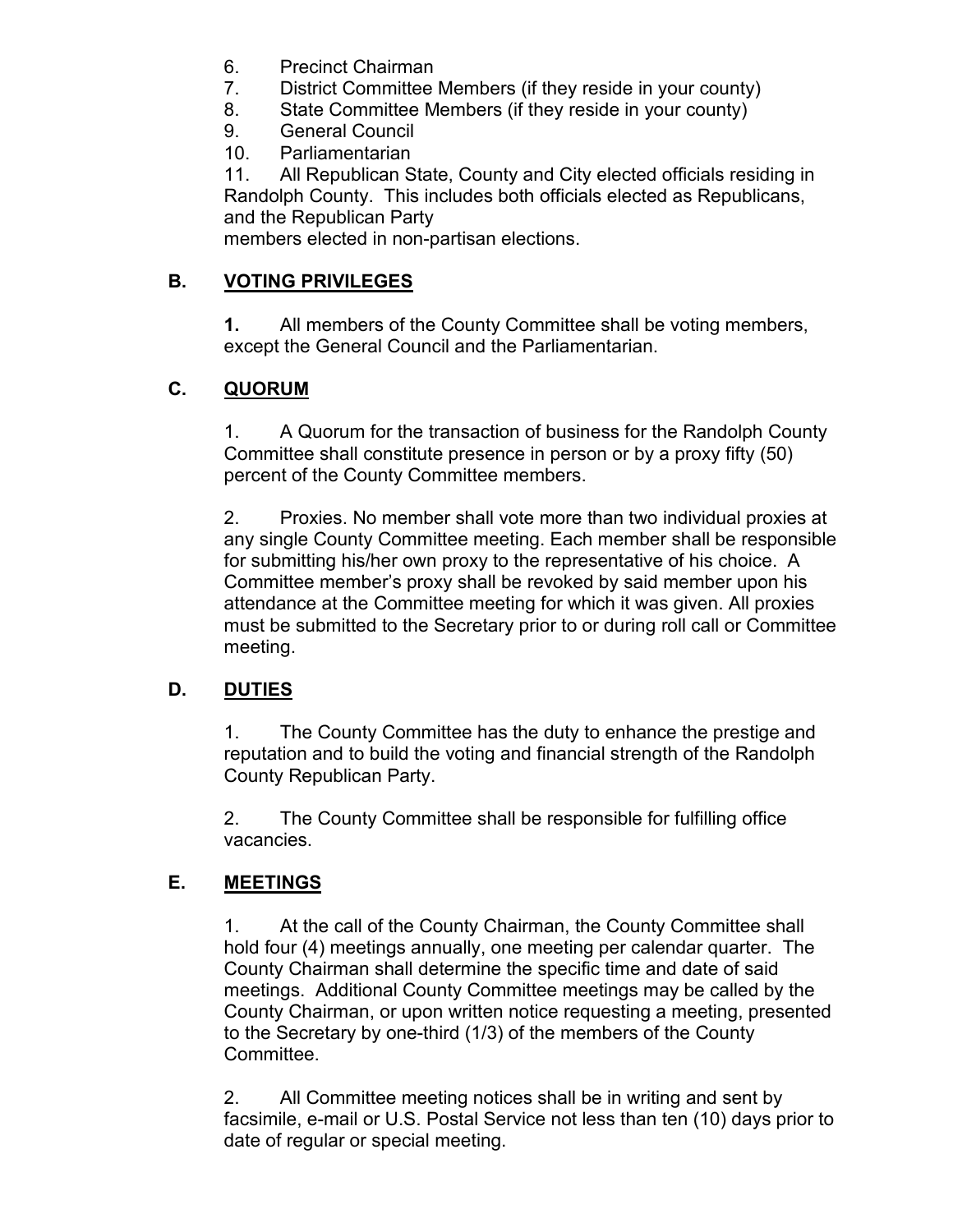### **F. TERM OF OFFICE**

The officers and members of the County Committee shall be elected by the County Convention. Their term of office shall begin upon adjournment of the County Convention except for officers and members elected between conventions to fill vacancies, in which case the term shall begin at time of election. All terms of office shall extend until the convening of the next odd year County Convention unless sooner removed in accordance with these rules.

#### **G. REMOVAL FROM OFFICE**

1. Any member of the County Committee may be removed from the County Committee for cause by a majority vote of a quorum present at any duly called meeting of the County Committee. However, such individuals must be given written notice of such meeting, sent at least twenty (20) days in advance thereof, setting forth the grounds and such individual must be given the opportunity to be present, and to be heard in person and/or by any representative of his choice. "Cause" as used herein shall include:

a. Failure to perform duties of his office for a period of three (3) successive duly called meetings,

b. Failure to participate in the affairs of the Party,

c. Conduct detrimental to the best interests of the Party,

d. All Members of the Executive Committee are expected to support the official qualified candidates of the Republican Party in all contested general elections and non-contested Republican Party elections. Public service of any candidate in opposition to the official Republican candidate in a general election by an elected officer shall constitute conduct detrimental to the best interests of the Party,

e. Any other such causes as may be determined by the Executive Committee.

2. Appeals on removal from office may be addressed to the District Committee if the County lies totally within one (1) Congressional District. If the County is split among more than one (1) Congressional District, the appeal must be made to the State Executive Committee.

### **H. VACANCIES**

Any vacancies caused by death, resignation, continued failure to perform or termination of residence with the County, shall be filled by the County Committee. The Chairman or Acting Chairman shall call a meeting within thirty (30) days of the County Committee to fill vacancy. A ten (10) day written notice must be given.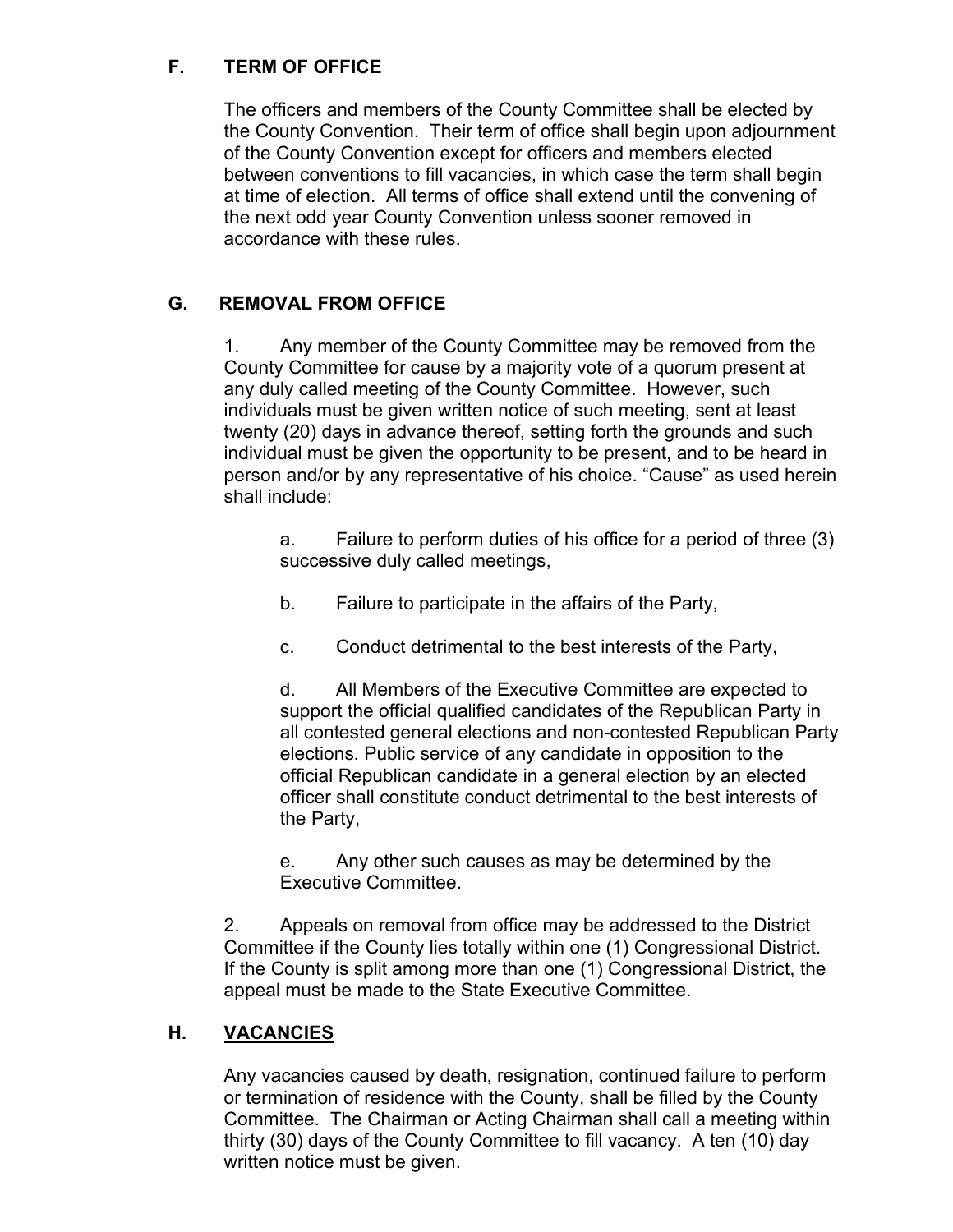## **ARTICLE IV. ORGANIZATION OF THE EXECUTIVE COMMITTEE**

#### **A. MEMBERSHIP**

The Executive Committee shall consist of the following County Committee Officers:

- 1. Chairman
- 2. Vice Chairman
- 3. Secretary
- 4. Treasurer
- 5. Immediate Past Chairman
- 6. District Committee Members (if they live in your county)
- 7. State Committee Members (if they live in your county)
- 8. General Counsel
- 9. Parliamentarian

10. All members, excluding General Council and the Parliamentarian, shall be voting members of the Executive Committee.

#### **B. DUTIES**

1. The Executive Committee of the Randolph County Republican Party shall have the duty, responsibility, power and authority to conduct the affairs of the Randolph County Republican Party between meetings of the County Committee.

2. In accordance of the State Call, the Executive Committee shall implement County Conventions and Mass Meetings, shall fix a place for holding same, and shall make arrangements.

3. The Executive Committee shall have the authority to allocate and to contribute funds of the Randolph County Republican Party to the official campaign funds of the Republican Party nominees.

4. The Executive Committee or County Chairman may authorize and obtain an audit of the books of Randolph County Republican Party at least once each year.

5. The Executive Committee shall approve the County Chairman's appointment of a General Council and the Parliamentarian. These positions may be filled by one individual provided the person can meet the requirements.

#### **C. MEETINGS**

1. The Executive Committee shall meet at the call of the Chairman, or upon written notice requesting a meeting to the Secretary by 1/3 of the members of the Executive Committee.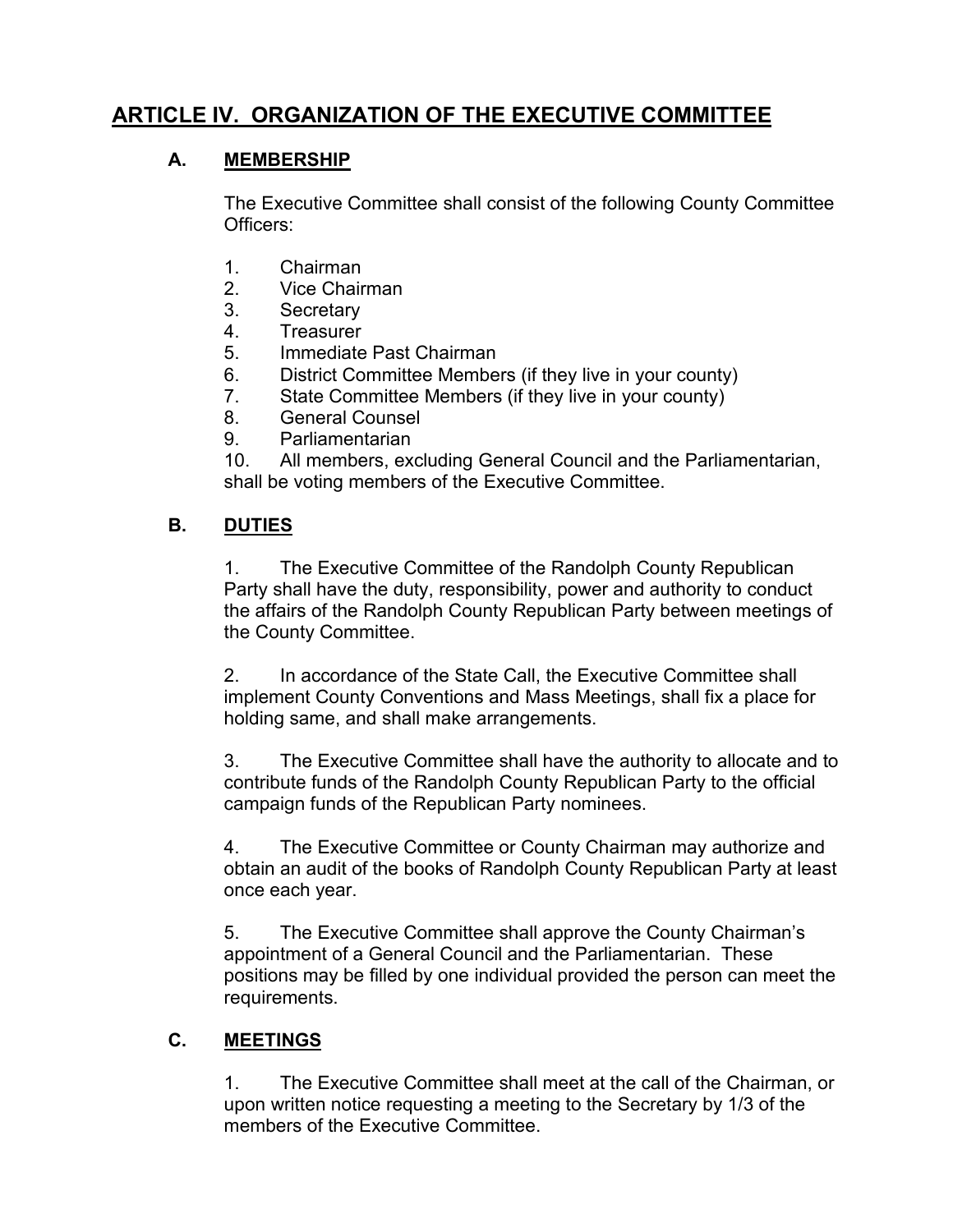2. All notices shall be in writing and delivered by facsimile, e-mail or U.S. Postal Service. The notice shall designate time and place of said meeting and shall be sent by the Secretary not less than ten (10) days prior to the meeting.

3. An emergency meeting of the Executive Committee may be called without the ten (10) day notice if approval is given by at least twenty-five (25) percent of the Executive Committee over the phone. The request for an emergency meeting must include the time, place and the date of said meeting.

#### **D. QUORUM**

Present in person or by proxy of twenty-five (25) percent of the voting members of the Executive Committee shall constitute a quorum for the transaction of business of the Committee.

#### **E. TERM OF OFFICE**

The officers and members of the County Committee shall be elected by the County Convention. Their term of office shall begin upon adjournment of the County Convention except for officers and members elected between conventions to fill vacancies, in which case the term shall begin at time of election. All terms of office shall extend until the convening of the next odd year County Convention unless sooner removed in accordance with these rules.

### **F. REMOVAL FROM OFFICE**

1. Any member of the County Committee may be removed from the County Committee for cause by a majority vote of a quorum present at any duly called meeting of the County Committee. However, such individuals must be given written notice of such meeting, sent at least twenty (20) days in advance thereof, setting forth the grounds, and such individual must be given the opportunity to be present, and to be heard in person and/or by any representative of his choice. "Cause" as used herein shall include:

a. Any member of the Executive Committee who fails to participate in the affairs of the Party,

b. Any member of the Executive Committee who conducts himself in such a way as to be detrimental to the best interest of the Party,

c. All Members of the Executive Committee are expected to support the official qualified candidates of the Republican Party in all contested general elections and non-contested Republican Party elections. Public support of any candidate in opposition to the official Republication candidate in a general election, by an elected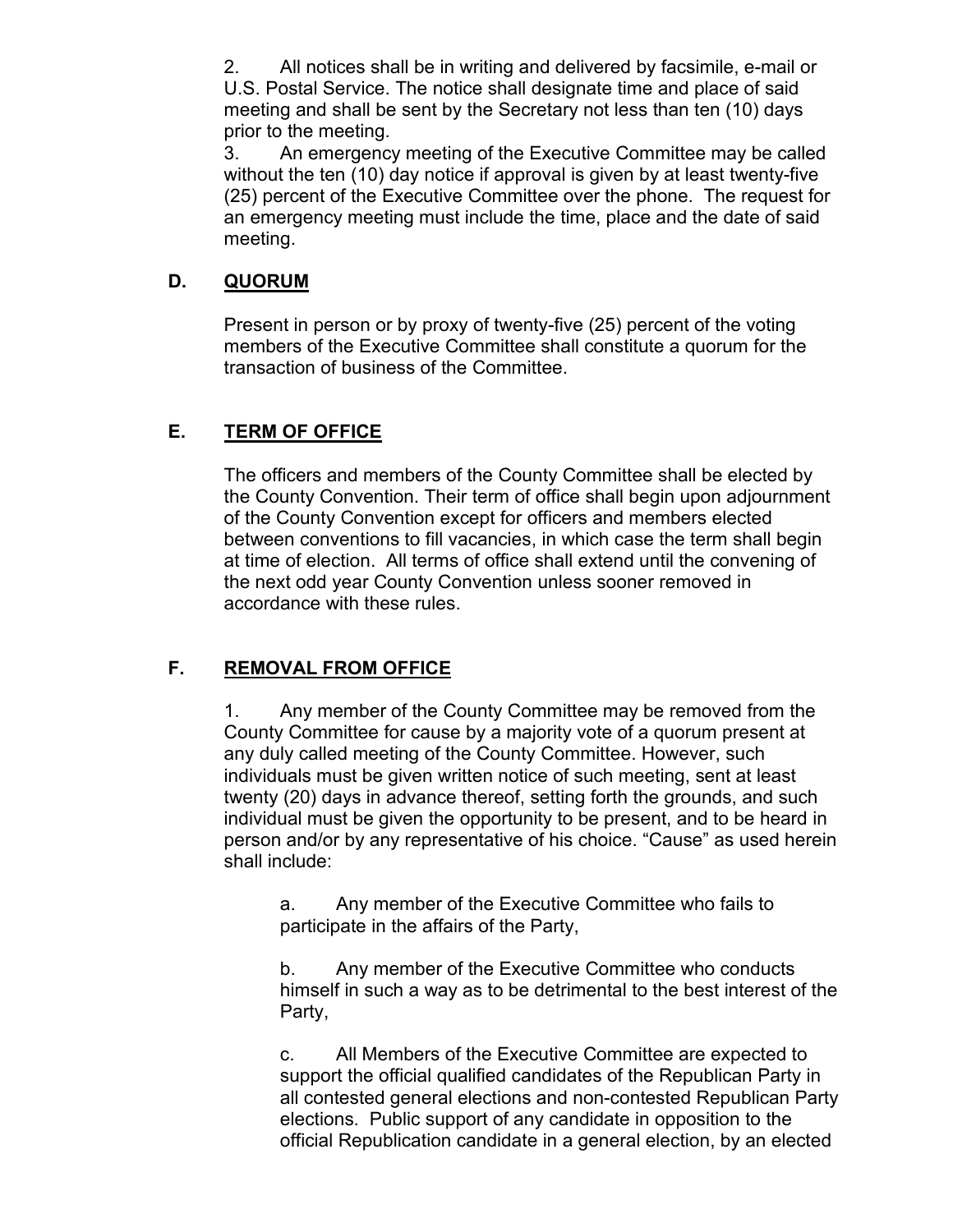officer of the Executive Committee, shall constitute conduct detrimental to the best interest of the party,

d. Any such other causes as may be determined by the Executive Committee.

2. Appeals on removal from office may be addressed to the District Committee if the County lies totally within one (1) Congressional District. If the County is split among more than one (1) Congressional District, the appeal must be made to the State Executive Committee.

## **ARTICLE V. COUNTY CONVENTIONS AND MASS MEETINGS**

### **A. MEETING DATES**

Pursuant to an official call of the Georgia Republican Party Executive Committee, County Conventions and Precinct Mass Meetings shall be held in each odd-numbered year to conduct business including, but not limited to, electing party leadership. Subject to a call from the Georgia Republican Party Executive Committee, additional County Conventions and Precinct Mass Meetings shall be held each presidential election year to conduct business including, but not limited to, electing Delegates and Alternate Delegates to the District and State Republication Conventions.

## **B. ELECTION OF DELEGATES**

Delegates and Alternate Delegates to the County Conventions shall be elected at Mass Meetings held in accordance with the Call of the Georgia Republican State Committee. In conformity with the Rules of the Georgia Republican Party only Delegates and Alternate Delegates elected at a Precinct Mass Meeting may participate in a County Convention.

### **C. COMMITTEES IN SESSION**

No official business may be transacted at any Convention and Mass Meeting while any of its temporary or permanent committees are in session.

## **D. RULES OF ORDER**

Robert's Rules of Order shall govern all deliberations of County Conventions and Precinct Mass Meetings, and their respective committees, except to the extent that they are modified by the Georgia Republican Party rules, by these Rules or by majority vote of said Convention, Mass Meetings or committee in session, a quorum being present.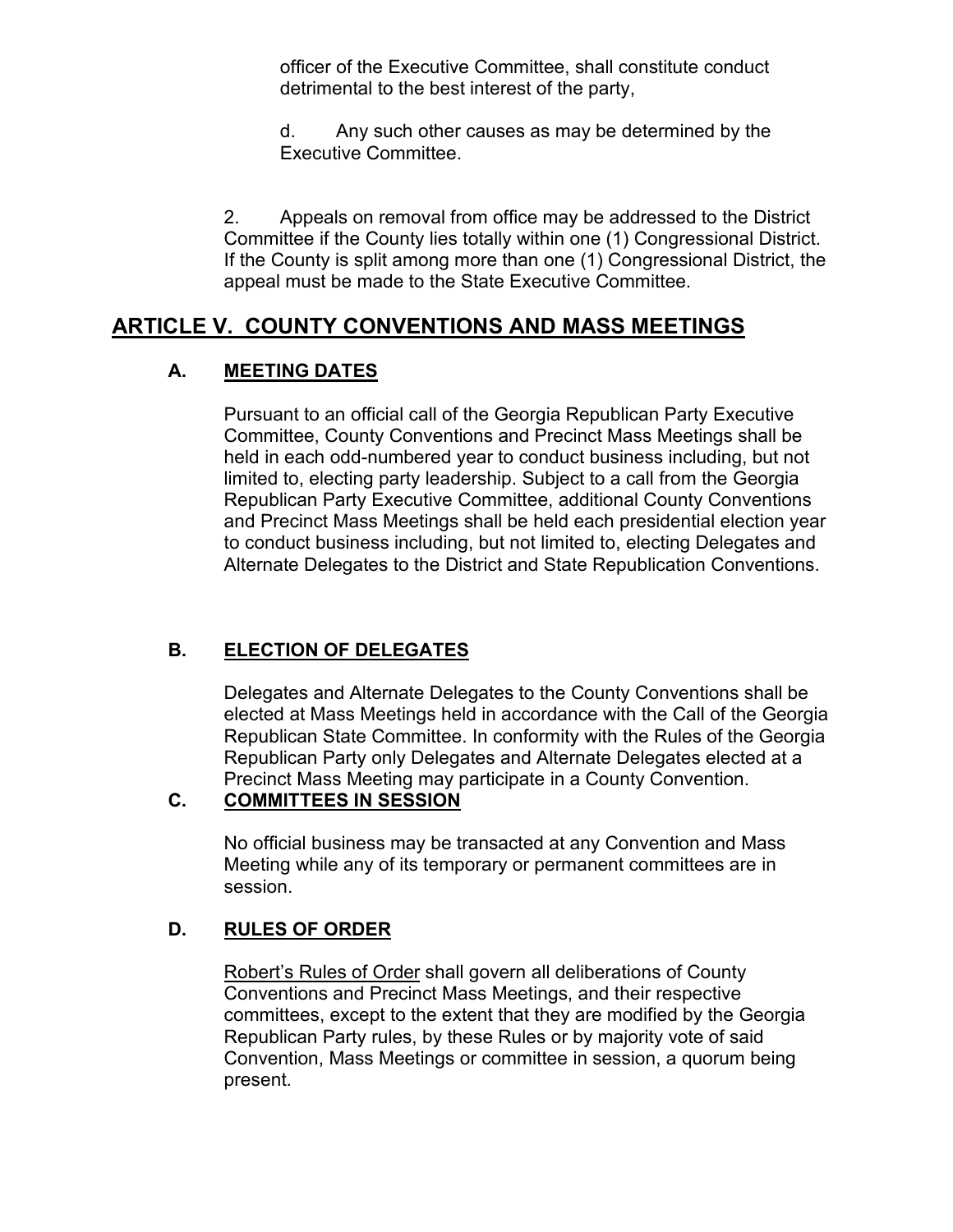## **ARTICLE VI. ALLOCATION OF DELEGATES AND ALTERNATE DELEGATES TO THE CONGRESSIONAL CONVENTIONS AND TO THE GEORGIA STATE CONVENTION**

A. Delegates and Alternate Delegates allocated to Randolph County for the Congressional District(s) and the Georgia State Republican Conventions shall be elected at the County Convention.

B. District and State Convention Delegates and Alternate Delegates, shall be allocated according to the rules of the Georgia Republican Party. These allocation numbers shall be set forth in the Official Call for said conventions.

## **ARTICLE VII. CONFLICT OF RULES**

To the extent that any rule herein, or section hereof, is or becomes in conflict with the rules of the Georgia Republican Party or the Georgia Election Code, such rule or section thereof is superseded thereby and void, and the remainder of these Rules shall not be affected.

## **ARTICLE VIII. DEFINITION OF PARLIAMENTARY TERMS**

A. MAJORITY: More than half of the votes cast.

B. QUORUM: The specified number of members required to hold a legal meeting.

C. TWO-THIRDS: Two-thirds (2/3) of the votes cast.

D. The term "man", as used in Chairman or Vice Chairman, and the term "he", as used in he, his, or him, does not indicate the sex of the holder of the office.

E. NOTICE: All notices shall be given in written form and shall be mailed, faxed, e-mailed or otherwise electronically transmitted.

## **ARTICLE IX. AMENDMENTS**

A. These Rules may be amended in the following ways:

1. At any County Convention of the Randolph County Republican Party by a majority vote, a quorum being present.

2. At any County Committee meeting of the Randolph County Republican Party by a two-thirds (2/3) vote, a quorum being present. Each member of the County Committee shall be given written notice, at least ten (10) days prior to the meeting, setting forth the intention to amend the rules, and details of the proposed amendment(s).